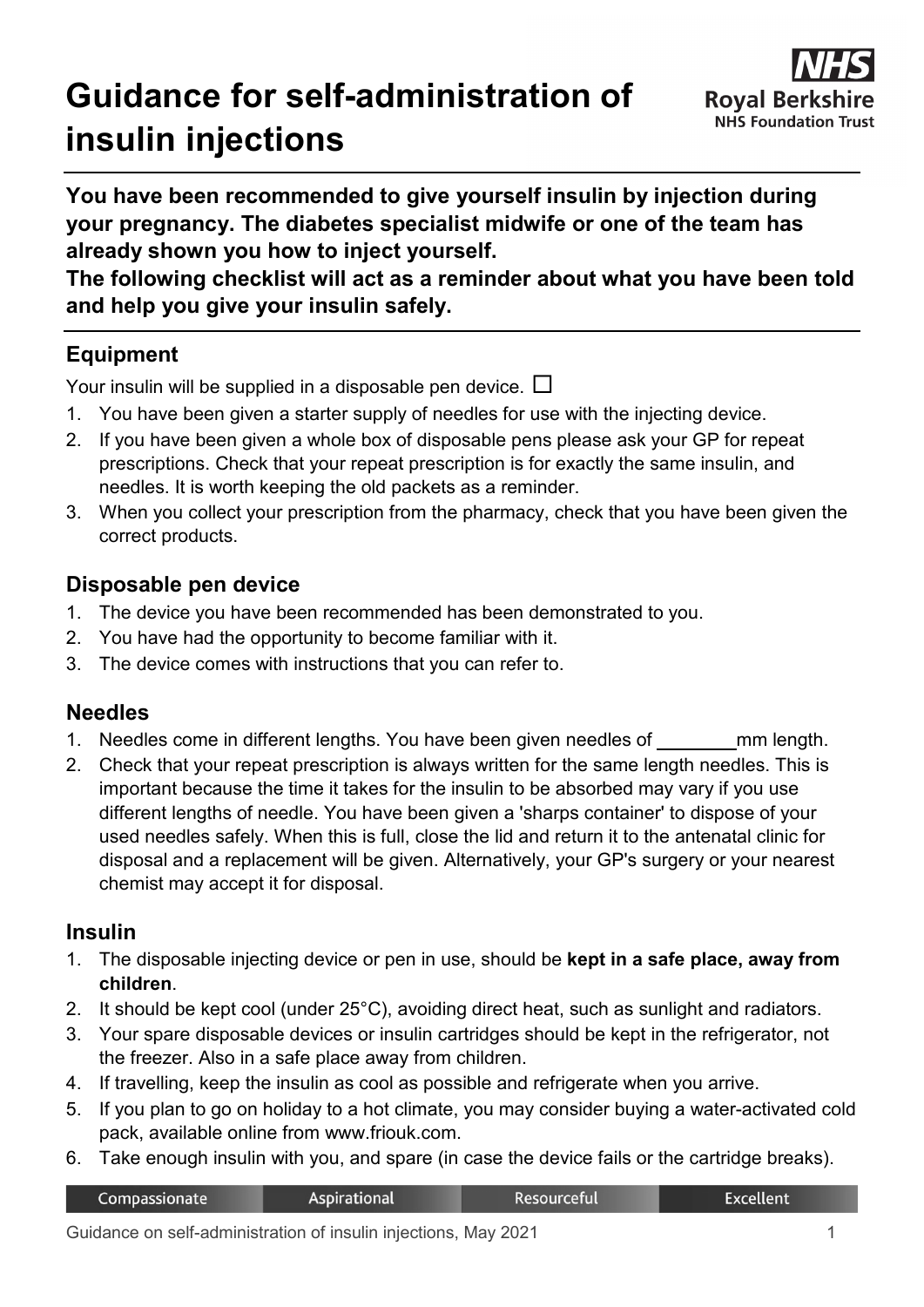## **How to give insulin**

- 1. There are many different types of insulin and we measure the dose in units.
- 2. You have been taught about the insulin you have been recommended to take.
- 3. Some insulin's are clear and some are cloudy. If you are using a cloudy insulin, it may have separated and be partly cloudy and partly clear.
- 4. Before giving your injection, it is important that it is gently mixed by rolling between the palms of the hand 10 times and turning the pen up and down 10 times until it looks evenly cloudy.

# **Injecting the insulin**

- 1. Check that there is no air in the insulin cartridge. You will not harm yourself if you inject air but it may affect the dose given.
- 2. How to expel air:
	- a. Dial up a few units of insulin;
	- b. Hold the device or pen vertically, with the needle uppermost. The air will float to the top below the needle. You may need to flick the bottle to encourage the air to move up;
	- c. Press the injection button fully. The air should be expelled along with the units of insulin dialled.
- 3. If you do not need to expel air from the device, you are ready to inject the insulin.
- 4. **Before every injection**, you should check your device is working properly.
	- a. Dial up a dose of 1 or 2 units;
	- b. Press the injection button fully;
	- c. You should see insulin coming out of the needle. If you do not, repeat the process until you do.
	- d. If a disposable device is not working properly, throw it away and use another device.
	- e. If a non-disposable device is not working, change the insulin cartridge. If the device still fails to work, please call us for advice, or, if outside our working hours, please contact your GP or out-of-hours doctor service immediately. The device will need to be replaced on prescription and it is important not to miss any insulin doses.
- 5. Once you have checked your pen, dial up the number of units required. Your doses will have been written in your blood sugar book.
- 6. Insulin may be given into the thigh or tummy. The diabetes specialist midwife will have shown you suitable places to inject.
- 7. You should use the same site for injecting at the same time of day, e.g. if you give a breakfast dose in your tummy then always inject into your tummy at breakfast; do not do tummy one day and leg the next.
- 8. You should move around the injecting site so that you are not always injecting into the same area.
- 9. At the point that you are going to inject, introduce the needle straight into the skin up to the end of the needle.
- 10. Do not put the needle into your skin at an angle.
- 11. Ensure that you can see the dose dialled up in the window at the top of the pen.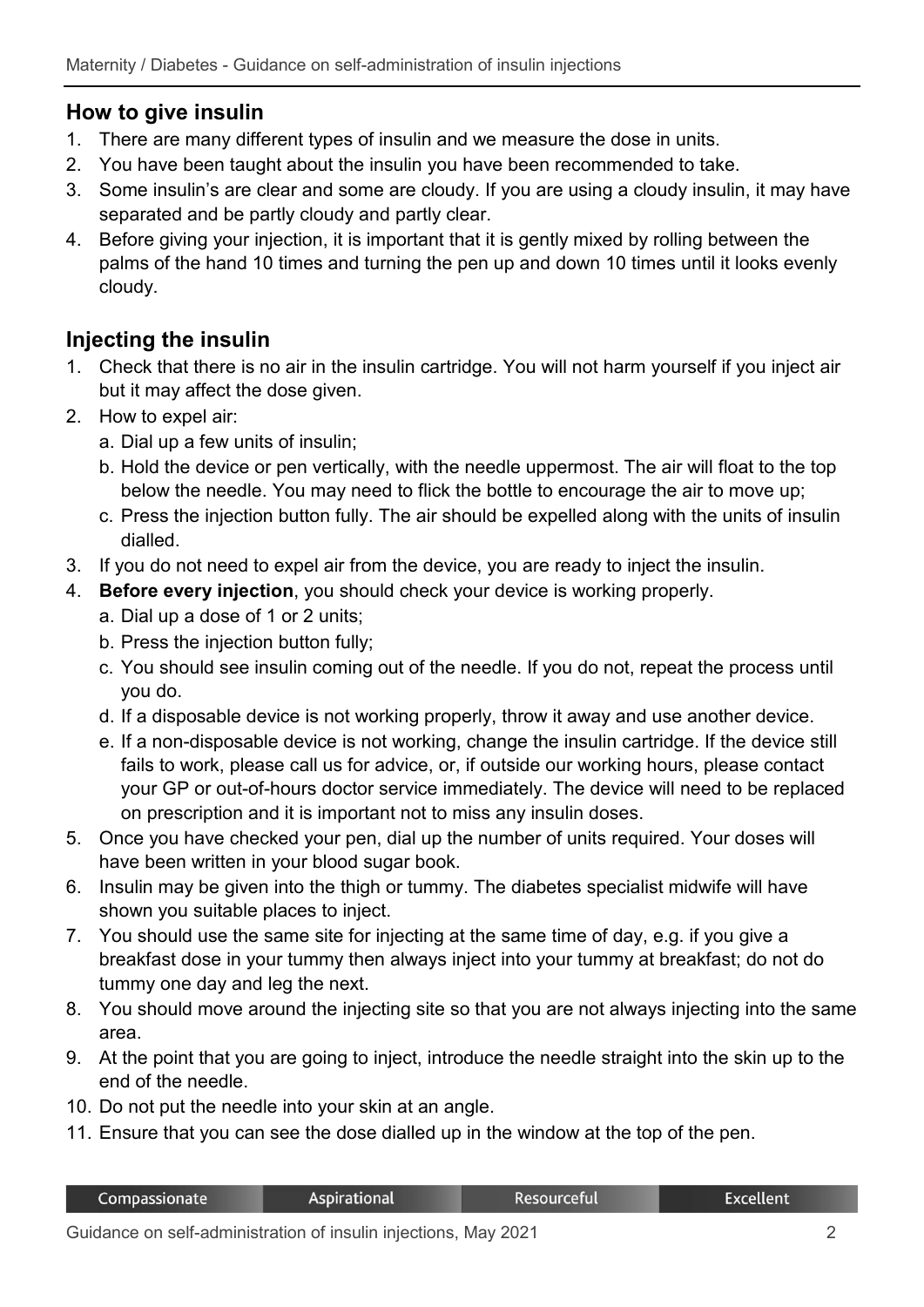- 12. Press the injection button and watch carefully that the dose showing in the window reduces to zero.
- 13. Hold the needle in place under the skin for ten seconds to allow all the insulin to completely leave the needle, and then remove.
- 14. You may wish to have a small piece of cotton-wool ready to hold over the puncture site, in case there is little leakage or bleeding.
- 15. Remove the needle from the device after each injection and discard in the sharps bin provided.
- 16. Do not reuse needles.

#### **Timing of injections**

- 1. The timing of the insulin injection depends on the type of insulin that you have been prescribed.
- 2. You have been advised about the timing of your insulin injections and this is detailed on the checklist at the end of this leaflet.

#### **Meals**

- 1. When taking insulin you must eat regularly three meals per day.
- **2. Do not skip a meal.**
- 3. Eat a healthy diet based on complex starchy food, such as good quality wholegrain bread, pasta, potatoes and rice.
- 4. Cut out sugary foods in your diet.
- 5. Try not to drink fruit juice, eating the whole fruit is better however, if you do, unsweetened apple or grapefruit juice, taken with a meal, will have the least adverse effect on your blood glucose.
- 6. Most European fruits are fine, such as apples, pears, berry fruits and oranges but do not have melon, especially watermelon. Eat tropical fruits in small portions only, with a meal.
- 7. For your long-term health, try to reduce your fat intake, especially animal fats.
- 8. Reduce your salt intake and try to eat at least five portions of fruit and vegetable per day.
- 9. Half an hour of moderate activity per day, enough to get warm and little out of breath, will help keep your blood glucose levels down. This could simply be achieved by walking after meals, for 15-20 minutes, fast enough to make you slightly breathless.

# **Hypoglycaemia ('hypo')**

Insulin can make your blood sugar too low and it is important you and those around you know that you are on insulin, what the symptoms of a low blood sugar are and how to help you if your sugar gets too low. Your blood sugar may be low if you have the following symptoms:

- Headache
- Anxiety
- Hunger
- Shaking
- Weakness or feeling faint
- Dizziness
- Sweating
- Dry mouth

Always carry fast-acting sugar with you, such as, dextrose (Lucozade) tablets, or, Jelly Baby sweets are a good alternative.

| Compassionate | Aspirational | Resourceful | Excellent |
|---------------|--------------|-------------|-----------|
|               |              |             |           |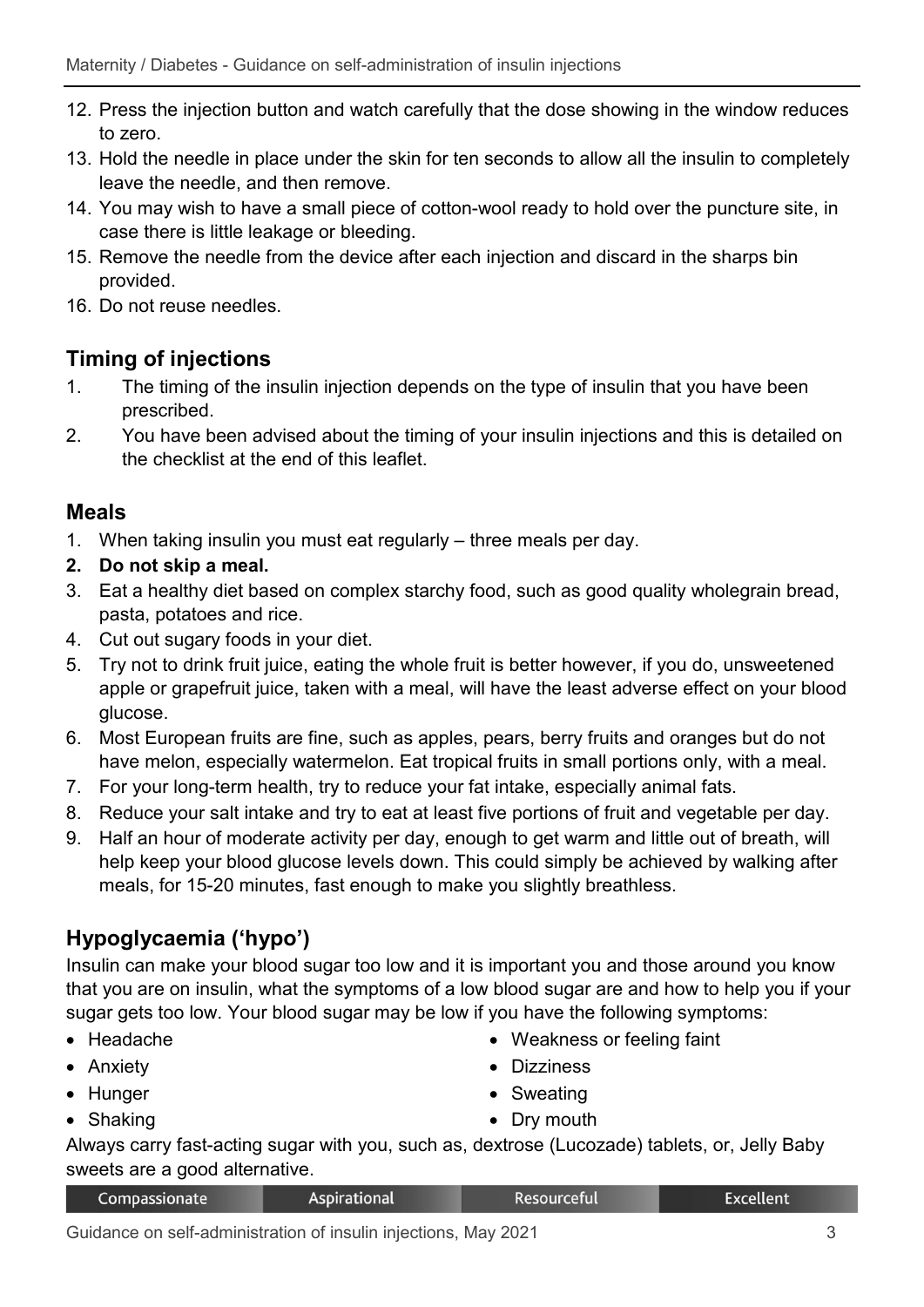If your sugar is low you may need to:

- 1. Take 3-6 dextrose tablets or Jelly Babies.
- 2. The effect of the fast-acting glucose will not last long, so take more substantial food within ½ an hour of having the dextrose tablets or Jelly Babies, such as a sandwich or toast and a glass of milk.
- 3. Test your blood sugar regularly until normal.
- **4. You may not be able to help yourself so tell your family and friends when and how they can help you.**

#### **Driving**

You must inform the DVLA if you have a driving licence and you are going to be on insulin for more than three months either during or after delivery of your baby. Your insurance company should also be notified however, your treatment does not usually affect either. Always check your blood glucose before driving, '**5 to drive**' to be sure there is no risk of having a hypo.

#### **When you come in to hospital**

- 1. When you come into hospital to have your baby, or if you are admitted for any reason whilst you are pregnant, you will be able to carry on giving yourself your insulin, as long as you are well enough to do so.
- 2. On arrival you will be given a leaflet entitled 'Self-administration of insulin'. This leaflet outlines your responsibilities to look after your insulin whilst you are an inpatient.
- 3. You will have a discussion with the midwife caring for you on the ward. If you are both satisfied that you are able to do so, and then you will carry on administering your own insulin injections.
- 4. If the circumstances change, for example, if you have a general anaesthetic, then the midwives will take over the care of your diabetes until you are well enough to do so again.
- 5. When you are admitted to hospital, always bring your insulin, your blood glucose monitor and your sharps box with you. If you forget to bring it, please ask a relative to do so as soon as possible.

#### **References**

- 1. British National Formulary (October 2011)
- 2. A guide to insulin treated diabetes and driving (INF294) Ref: INF294PDF, 212KB, 6 pages (last updated March 2020) [https://www.gov.uk/government/publications/information-for](https://www.gov.uk/government/publications/information-for-drivers-with-diabetes)[drivers-with-diabetes](https://www.gov.uk/government/publications/information-for-drivers-with-diabetes)
- 3. [https://www.tommys.org/pregnancy-information/pregnancy-complications/gestational](https://www.tommys.org/pregnancy-information/pregnancy-complications/gestational-diabetes/gestational-diabetes-and-injecting-insulin)[diabetes/gestational-diabetes-and-injecting-insulin](https://www.tommys.org/pregnancy-information/pregnancy-complications/gestational-diabetes/gestational-diabetes-and-injecting-insulin)
- 4. Diabetes in pregnancy: management from preconception to the postnatal period NICE guideline Published: 25 February 2015, last updated Dec2020. [www.nice.org.uk/guidance/ng3](http://www.nice.org.uk/guidance/ng3)
- 5. [https://www.nice.org.uk/guidance/ng3/resources/diabetes-in-pregnancy-management-from](https://www.nice.org.uk/guidance/ng3/resources/diabetes-in-pregnancy-management-from-preconception-to-the-postnatal-period-pdf-51038446021)[preconception-to-the-postnatal-period-pdf-51038446021](https://www.nice.org.uk/guidance/ng3/resources/diabetes-in-pregnancy-management-from-preconception-to-the-postnatal-period-pdf-51038446021)

| <b>Resourceful</b><br><b>Excellent</b><br>Aspirational<br>Compassionate |
|-------------------------------------------------------------------------|
|-------------------------------------------------------------------------|